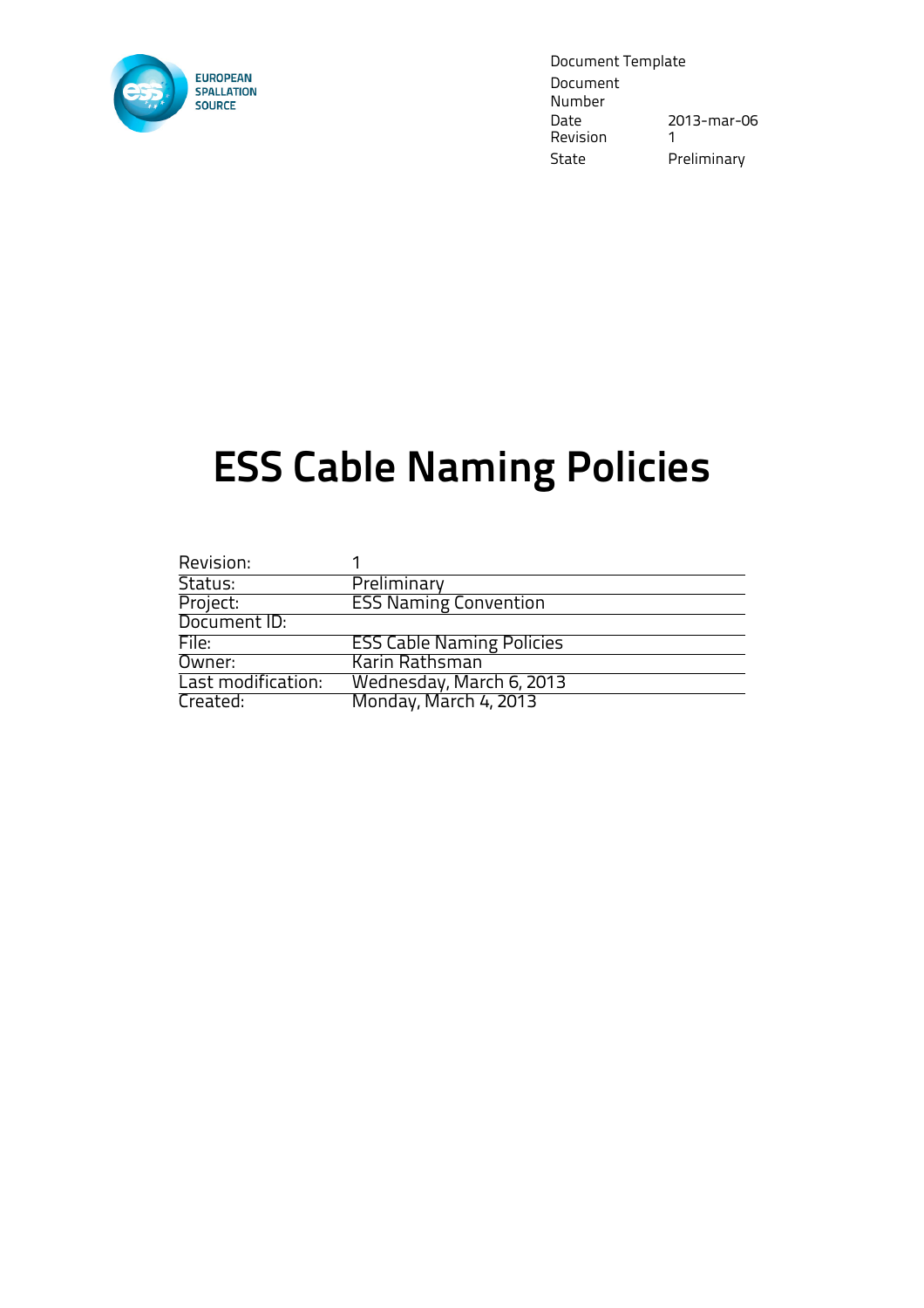MXType.Localized Document Number MXName Date MXPrinted Date

# 1. Guidelines

A cable is a mean to connect equipment with each other.

Cables shall be named and labelled consistently to ease installation, integration, configuration and troubleshooting.

A cable can have two or several connecting ends. Each of the connector ends shall be labelled with the cable name, the end connector ID as well as the name of the device port it connects to.



## 2. Cable Names

Cable names shall be named the same way as devices according to the ESS Naming Convention.

Cables names shall indicate power and voltage level carried by the cable. The following generic device identifier DDDD are proposed:

- CblH High power, high voltage cable ( > 1kV DC/1.5kV AC)
- CblM High power, low voltage cable ( < 1kV DC/1.5 kV AC)
- CblS Low power, low voltage cable ( safe )

The specific device identifier shall be used to more precisely specify the cable type.

### **Example**

The second vertical dipole magnet (DV) in the third subsection of high Energy beam transport to target section (HEBT-3) belongs to the proton beam optics (PBO) discipline and is named

HEBT-PBO:DV-3b

The cable from this dipole to its power supply (PS) presumably belongs to PBO and can be named

```
HEBT-PBO:CblM-3bDV2PS
```
Long qualifiers in cable names should be avoided for practical reasons but is not an issue since there will be no process variables associated with cable names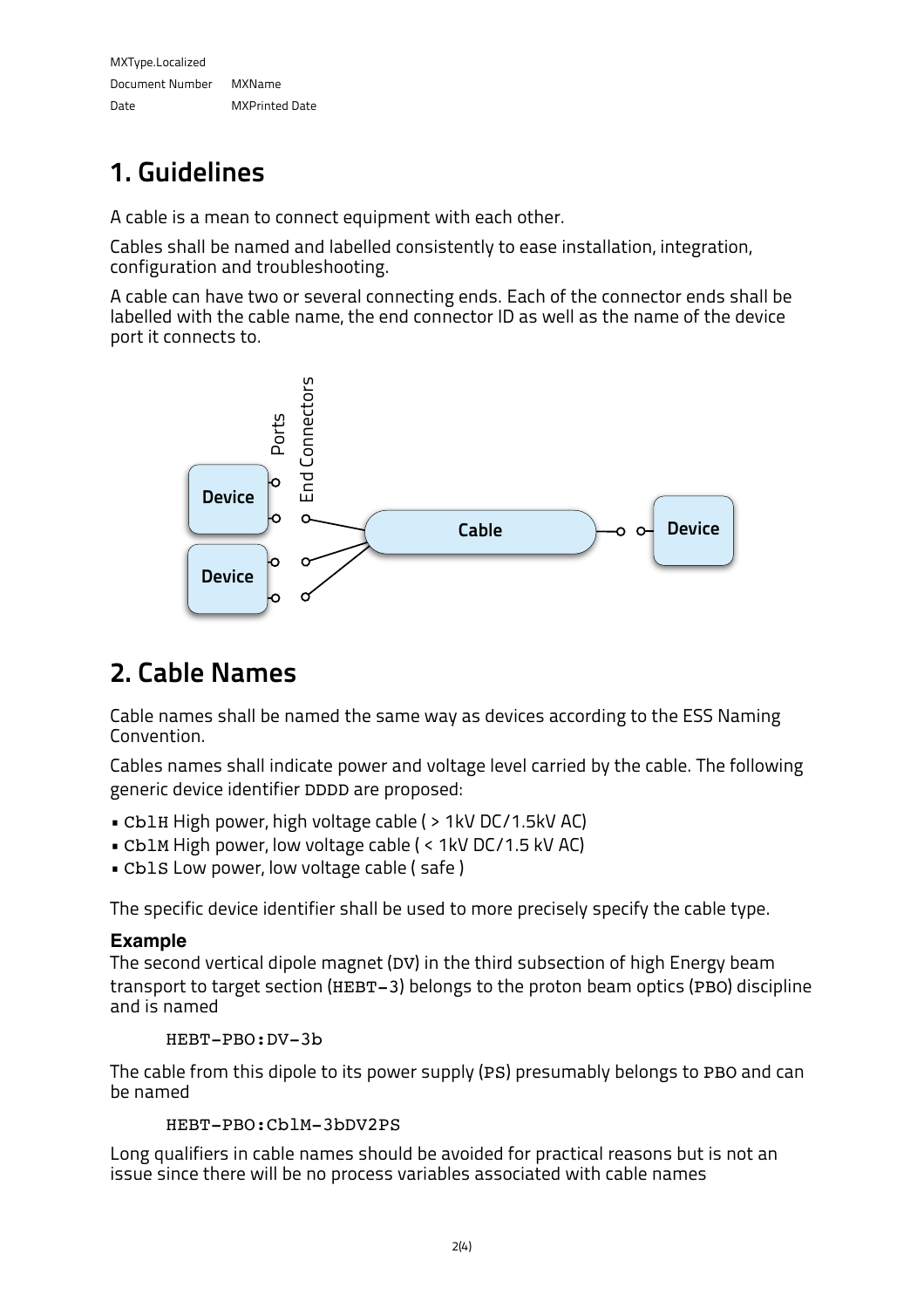### 3. Cable end connector names

Cable end connectors shall be named the same way as device ports:

DeviceName:P

where

```
DeviceName = SSSS-BBBB:DDDD-III
```
is the name of the device and P is the port identification on the device.

#### **mapping**

Each device port shall be paired with the connecting port in a one-to-one mapping in BLED.

### 4. Labeling

Each device shall be labelled with its device name SSSS-BBBB:DDDD-III. This also applies to cables.

Each device ports and cable end connector shall in turn be labelled with the name of the actual port or cable end connector. Cable end connectors shall also have an additional label with the name of the paired port. In other words, each cable end connector will have two labels attached.

The cable and cable end connectors shall be labeled prior to installation, except for the paired port labels that can be attached when the cable is connected to the devices.

#### **Interfaces**

Cables shall be named according to the system/subsystem of the group responsible for the cable. Nevertheless, to simplify and to encourage minimization of interfaces between different systems it will be allowed to omit the System/subsystem parts of in port labels if these are the same for the paired ports.

### **Example**

Device SSSS-BBBB:Dev-1a is connected to cable SSSS-BBBB:CblS-1 through device port SSSS-BBBB: Dev-1a: In and cable end connector SSSS-BBBB:CblS-1:1

Since system and subsystem are the same the device port will be labeled Dev-1a: In, while the cable end will be labelled Dev-1a: In and Cb1S-1: 1 as show in figure below.